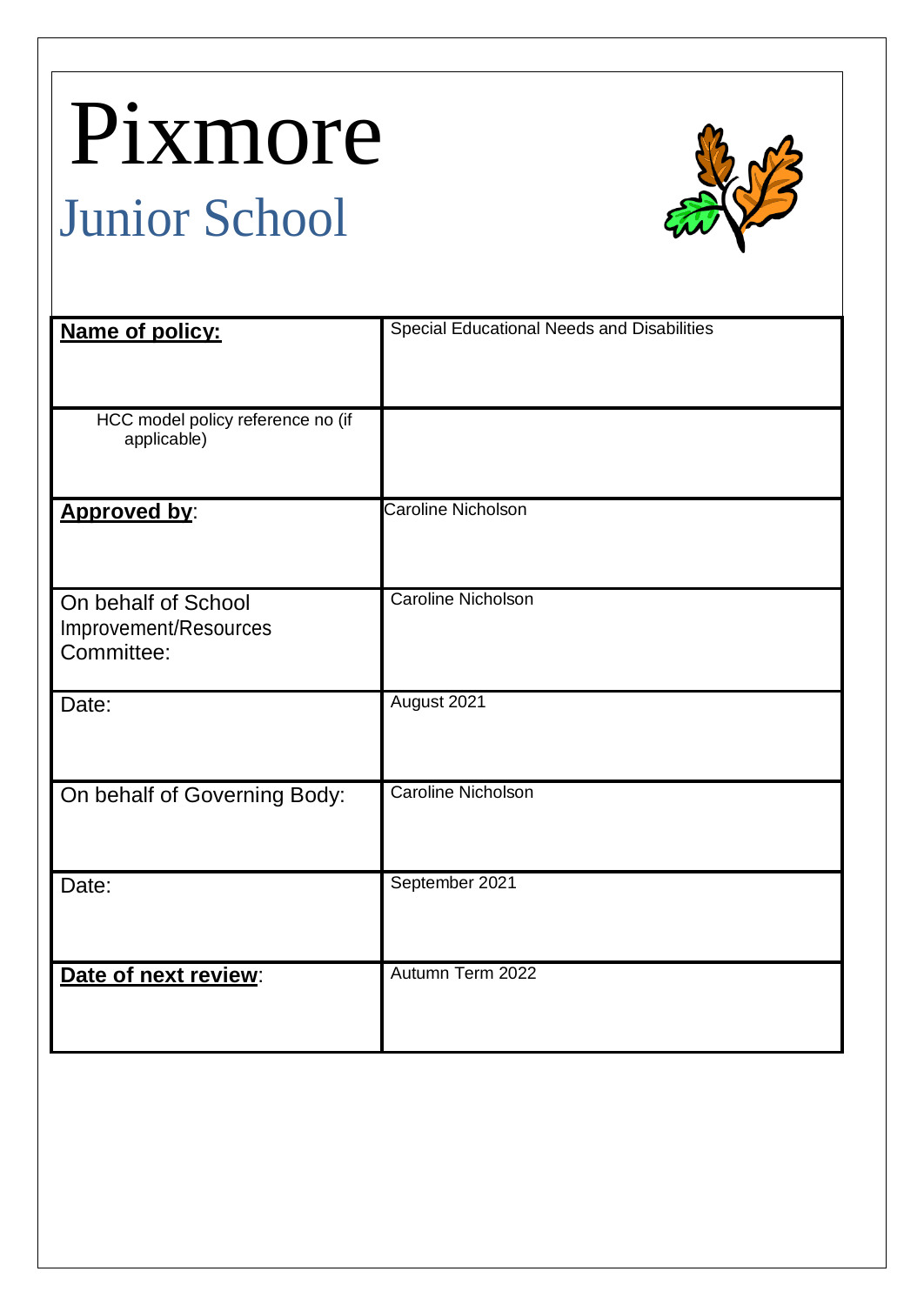# Include, Achieve, Inspire

# **Pixmore is a happy and safe school where we:**

*Respect ourselves and others Embrace individuality Celebrate culture and diversity Inspire a love of learning*

- *During the COVID-19 pandemic of 2020/21, we have continued to support children with additional needs via telephone/video contact and many of our SEND children attended school during this time.*
- **•** With the return of all children from September 2020, we considered how we could work within health *and safety guidelines to support children with SEND. Our aims and intentions are set out in Appendix 1 at the end of this policy.*
- *From September 2021, we are following government guidelines in relation to supporting children with SEND and all of the information set out below are current and relevant. In the unlikely event of any further lock-downs, please refer to Appendix 1 for guidance regarding support for children with SEND.*

# **Introduction**

Pixmore Junior is an inclusive school. We recognize every child as an individual, taking account of individual needs and making necessary adjustments wherever possible to remove any barriers to learning and participation.

We take safeguarding very seriously and all of our policies give high priority to children's safety and take account of our safeguarding procedures. All of our school policies are interlinked and should be read and informed by all other policies. In particular, the SEND policy is linked to our policies for Behaviour for Learning (which we will refer to as our Relationships Policy from September 2021) , Anti-bullying, Equality, Medical Needs, Curriculum and Assessment. Special educational needs and disabilities are an on-going focus for our self-evaluation and development plans. In considering our progress towards improving our provision for children with special educational needs, we take account ofthe views of our children, their parents, staff and other school users, who were consulted during the production of this policy.

This SEND policy complies with the 2014 Children and Families Act and the SEND Code of Practice: 0-25 Years (2014), specifically Section 6 relating to school provision, together with the Equality Act 2010.

# **Defining SEN**

The 2014 Code of Practice states that:

*A person has SEN if they have a learning difficulty or disability which calls for special educational provision to be made for him or her. At compulsory school age this means he or she has a significantly greater difficulty in learning than the majority of others the same age, or, has a disability which prevents or hinders him or her from making use of facilities of a kind generally provided for others of the same age in mainstream schools.* (SEN Code of Practice: 0 to 25 Years , Introduction xiii and xiv, 2014)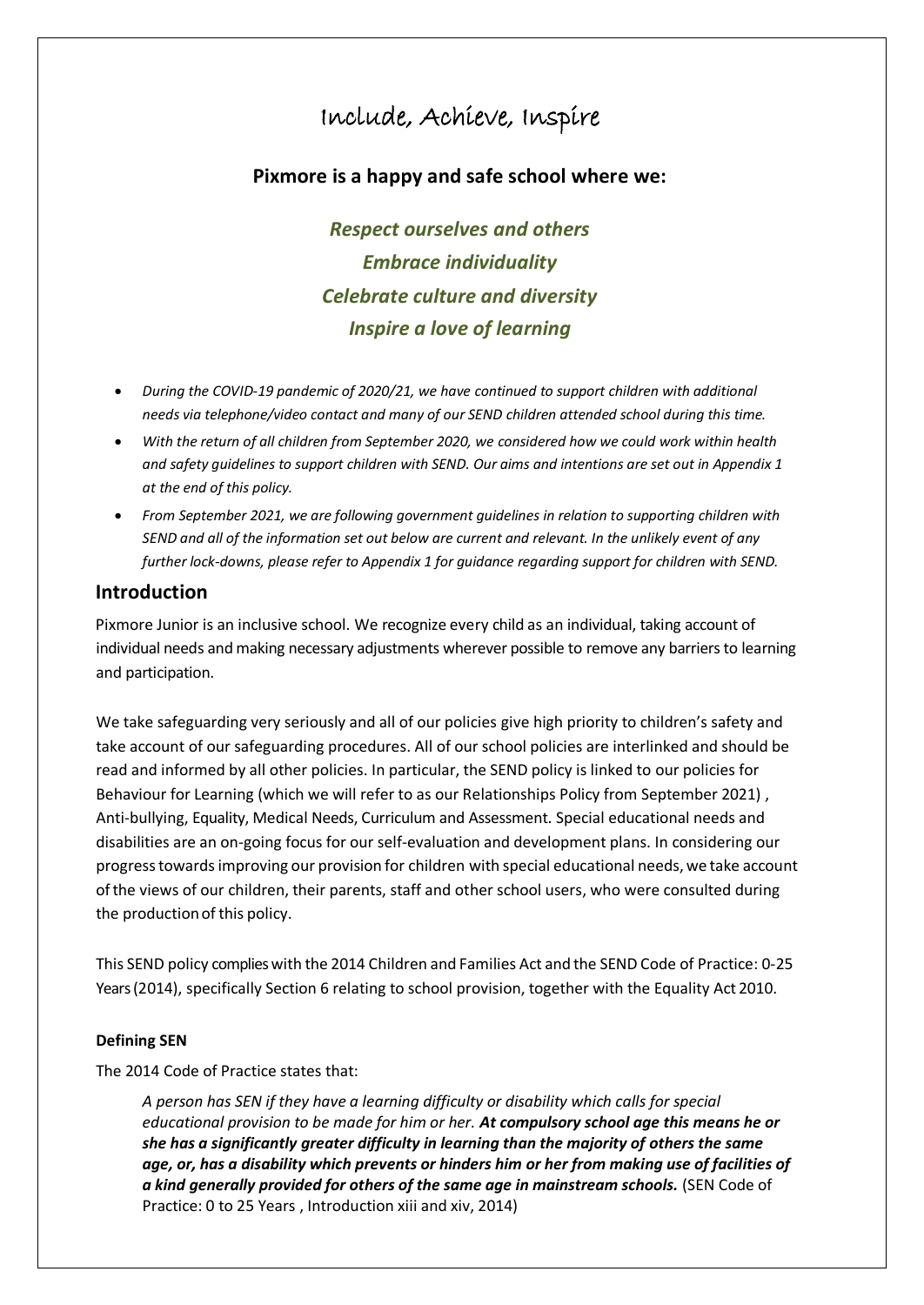#### **Equal Opportunities:**

Valuing diversity is central to achieving the overall aim of Pixmore School to provide every child with equity of opportunity to succeed.

In accordance with the school's commitment to equal opportunities, children with additional needs at Pixmore Junior School will be given full access to the National Curriculum unless their needs are such that they are following a bespoke curriculum according to their stage of development and specific SEND needs . Staff will endeavour to help all children to reach their full potential irrespective of race, gender, age , ability or disability.

*Pixmore Junior School is fully committed to safeguarding and promoting the welfare of all its pupils (Keeping Children Safe in Education September 2020). As a school we recognise that safeguarding against radicalisation is no different from safeguarding against any other vulnerability . Our staff are expected to uphold and promote the fundamental principles of British values, including democracy, the rule of law, individual liberty and mutual respect, and tolerance of those with different faiths and beliefs. We celebrate diversity and believe that this diversity enriches the life of our school community. (Anti-radicalism Statement)*

# **The SEND team at Pixmore Junior School**

- Enquiries about an individual child's progress should be addressed at first to the class teacher since they are the person in school who knows your child best. The best way to contact your child's class teacher is by email to: [schoolteachers@pixmore.herts.sch.uk](mailto:schoolteachers@pixmore.herts.sch.uk) – please include your child's initials and their teacher in the subject heading
- Other enquiries can be addressed to our SENCo, Mrs. Sue Willans by calling the school office on 01462 620555, or by email to: suewillans@pixmore.herts.sch.uk
- Our governor for SEND is Mrs. Caroline Nicholson, who can be contacted via the school office. They can also be contacted if there are any aspects of your child's provision or care which you are concerned about.

There are four broad categories of SEN:

- o Communication and interaction
- o Cognition and learning
- $\circ$  Social, emotional and mental health
- o Physical and sensoryneeds

At Pixmore, we support children with additional needs across the four areas.

- We work more closely with parents where their children have additional needs to ensure that we take into account the child's own views and aspirations and their parent's experience of, and hopes for, their child. Parents are involved in reviewing SEND provision for their child.
- All children benefit from 'Quality First Teaching': this means that teachers expect to assess, plan and teach all children at the level that allows them to make progress with their learning. In addition, we implementsome focused interventionsto target particularskills.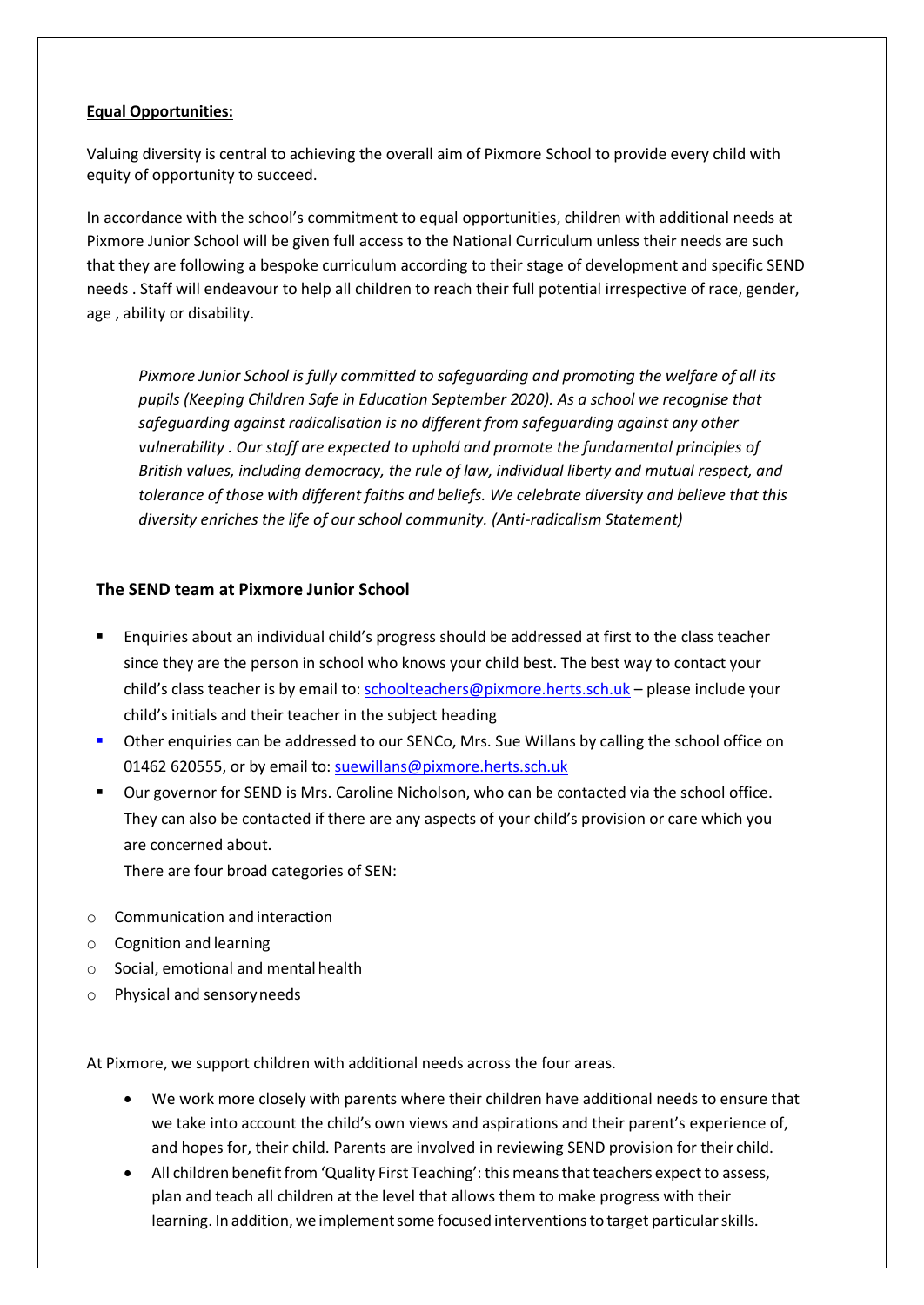Any child may require SEN Support at some time in their schooling. For some children, for example those with a physical disability, this will require SEN support throughout their life in school. However, for others their additional needs may only be for a short period of time. Our continual cycle of assess, plan, do, review enables us to determine whether a child needs to continue receiving additional support.

# **SEND at Pixmore Junior School**

Our objectives are:

- To identify, at the earliest possible opportunity, barriersto learning and participation for pupils with SEND; (see also curriculum, assessment and behavior policies)
- To ensure that every child experiences success in their learning and achieves to the highest possible standard;
- To enable all children to participate in lessons fully and effectively
- To value and encourage the contribution of all children to the life of the school
- To work in partnership with parents and carers
- To work with the Governing Body to enable them to fulfil their statutory monitoring role with regard to the Policy Statement for SEND.
- To work closely with external support agencies, where appropriate, to support the needs of individual pupils
- To ensure that all staff have access to training and advice to support quality teaching and learning for all pupils
- $\circ$  17% of children at Pixmore School have special educational needs (SEND) (National average 12.2% June 2021, up from 12.1% in June 2020); 10% of this group of children have Education, Health and Care Plans (EHCP) (September 2021).
- $\circ$  In addition, we have 2 students who have Local High Needs Funding related to their additional needs and for whom applications are being made for needs assessments, and 2 further students who have medical needs funding linked to their needs. This funding is used to ensure that these children have the support they need to enable them to be access the curriculum with their peers.
- o All teachers expect to have children with SEND in their classes and are teachers of children with special educational needs and disabilities.

We make additional provision for all children with SEN, including children with a diagnosis, as well as those with learning profiles consistent with the diagnosis relating to:

# *Communication and Interaction*

- autistic spectrum conditions (ASD)
- speech, language and communication difficulties

# *Cognition and Learning*

 specific learning difficulties(SpLD) e.g dyslexia, dyspraxia and dyscalculia;moderate learning difficulties, processing difficulties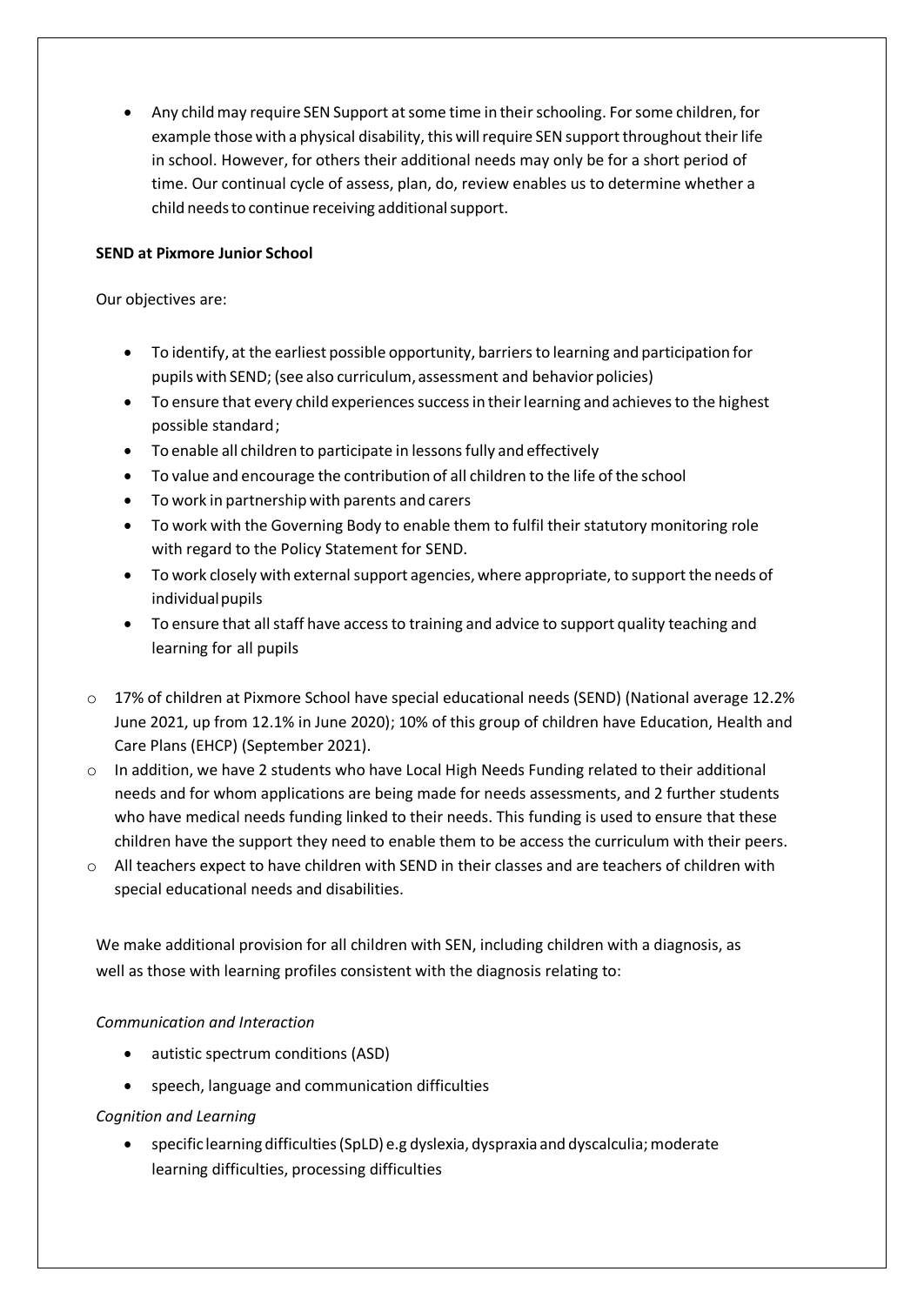#### *Social, Emotional and Mental Health*

• ADHD, ADD, attachment disorders, emotional difficulties, mental health difficulties

# *Physical and Sensory*

- Hearingimpairment
- Visual impairment
- Sensory processing difficulties

# *Medical Needs*

 Epilepsy, bowel disorders e,g. colitis, and diabetes, allergies (some potentially life threatening), sickle cell anaemia

# **Identifying children with additional needs:**

Children with SEND are identified by one of three assessment routes, all of which are part of our overall approach to monitoring progress of all pupils:

- The progress of every child is monitored at termly pupil progress meetings. Where children are identified as not making progress in spite of Quality First Teaching this is discussed with the SENCo and a plan of action is agreed.
- Classteachers are continually aware of children'slearning, both in terms of progress and how they learn. If they observe that a child is making less than expected progress, given their age and individual circumstances, they will seek to identify a cause. This can be characterised by progress which:
	- is significantly slower than that of their peers starting from the same baseline
	- fails to match, or better, the child's previous rate of progress
	- fails to close the attainment gap between the child and their peers

**A child who is working below the level of their peers is not necessarily a child with SEN**. Children develop at different rates and teachers differentiate across the spectrum of needs. We have high aspirations for all children and ensure that teaching and learning is matched to the needs of each child. However, if a child does not make expected progress from their starting point, and does not respond to additional support after one term, parents will be consulted about additional assessments to establish why this might be and the child may be placed on the SEN register.

The SENCo will work closely with parents, class teachers and any external professionals involved with the child, to create an action plan that will define the additional support agreed, together with targets and progress review timescales.

Although the school can identify special educational needs, and make provision to meet those needs, we do not makes diagnoses. Parents are advised to contact their GP if they think their child may have ASD or ADHD or some other disability. Our SENCo can support parents during this process.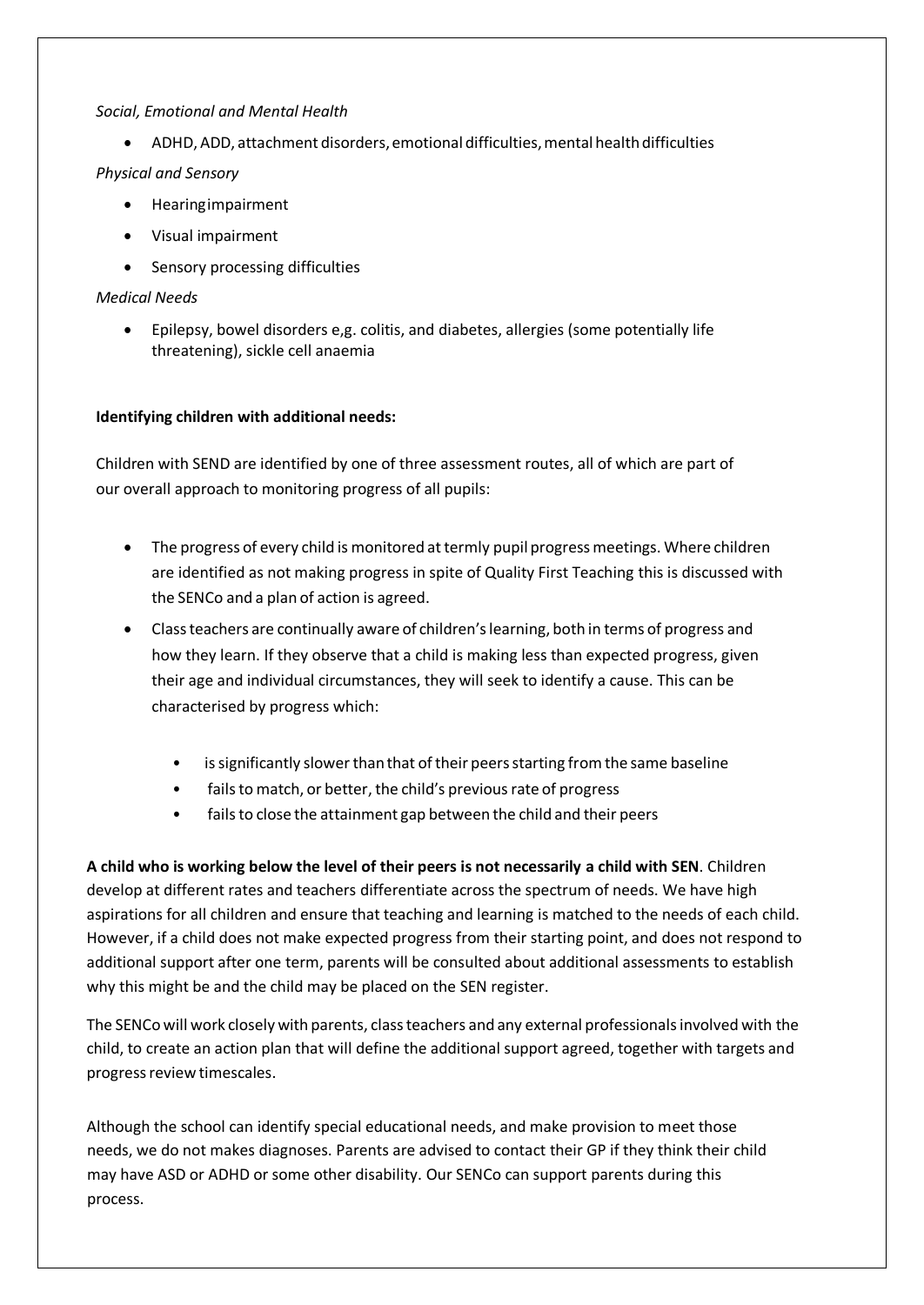#### **Working with Parents and Children:**

We value parent's knowledge of their child and adopt an open door policy to encourage parents to discuss any concerns they may have about their child's progress. We are particularly mindful of the fact that out of school factors contribute towards a child's progress and that there may be times when additional support may be required which is additional to or different from that being offered to other children.

This may require SEN support, but it may be more appropriate to work with parents on a more regular basis. Our key worker, Mr. King (Year 3), Miss Hammett (Year 4), Mrs, Connor (Year 5) and Mrs. Hector (Year 6) work with families who need extra support in liaison with the SENCo, Mrs. Willans.



Once a child has been identified as having SEND, the class teacher, in liaison with the SENCo, will invite the parents to a meeting to:

- discuss assessments that have been completed
- agree a plan and provision for the next term as part of the graduated approach cycle of 'Assess, Plan, Do, Review ', as set out in the Code of Practice (2014)
- Depending on their age, and their interest, the child may be invited to attend all or part of the meeting
- Records are kept of thesemeetings and copies are available to parents
- Thereafter, parents and their children (if appropriate) are invited to ameeting atleast each term to review progress made, and discuss provision for the next term
- Annually, a one-page-plan is completed to record the child's strengths and interests, what they enjoy about school, what they find hard and what helps them to achieve. This is completed with the child and acts as a guide to their class teacher. The information may be updated during the year

# **Moving to an Education and Health Care Plan (EHCP)**

If a child does not make progress, in spite of high quality, targeted support at SENS, we may apply for the child to be assessed for an EHC Plan. Generally, we apply for an EHC Plan if:

- The child has a disability which is lifelong and which means that they will always need support to learn effectively
- The child's progress and attainment are so far below their peers that we think it likely that the child may at some point benefit from special school provision.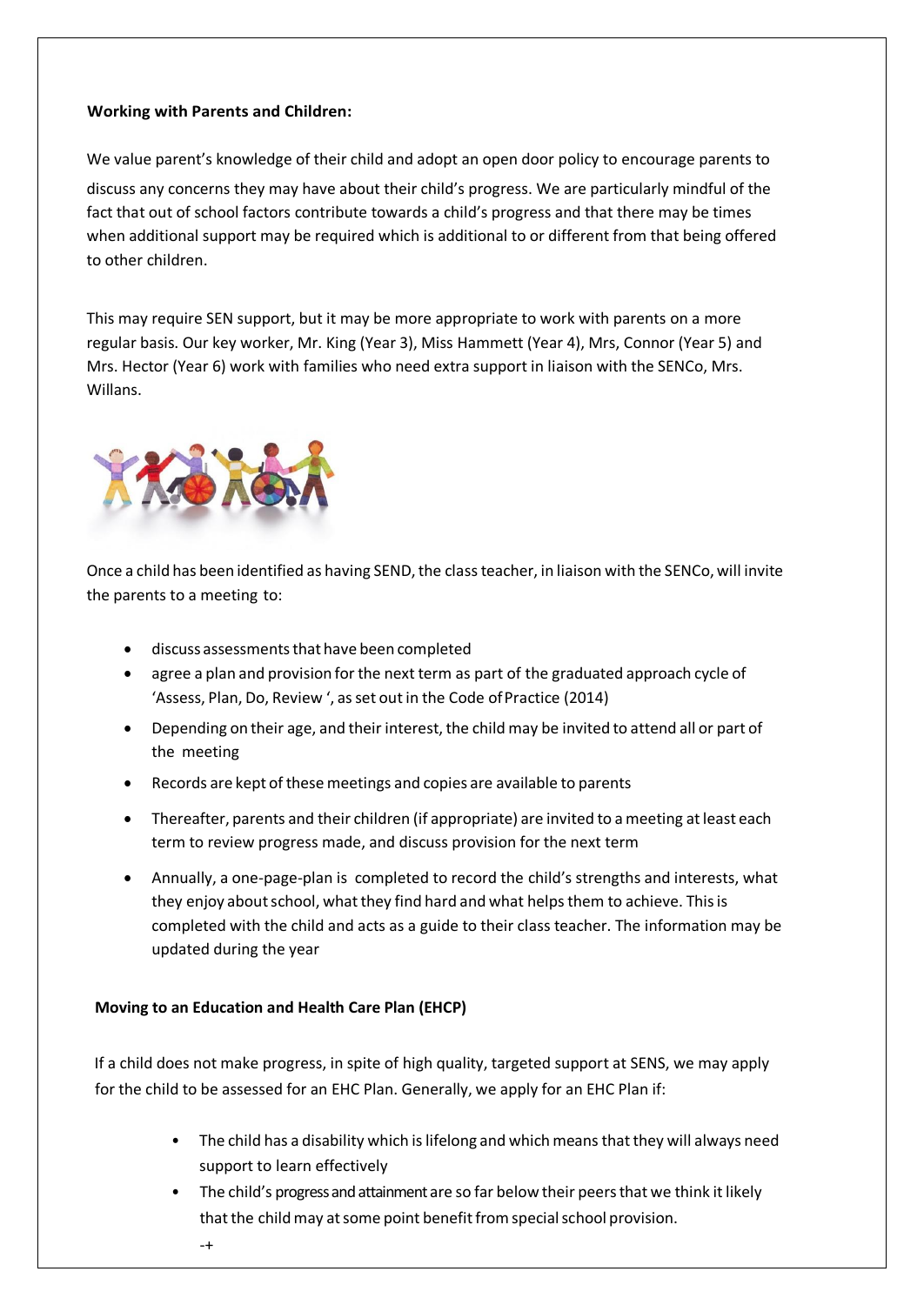Having a diagnosis(e.g. of ASD, ADHD or dyslexia) does not mean that a child needs an EHC Plan as schools are able to support their learning as part of Quality First Teaching in most cases.

Additionally, children for whom English is not their first language are not regarded as having SEN unless there are additional indicators of either a pre-existing disability which falls under one of the defined categories, or evidence to suggest that SEN provision is required.

If the application for an EHC Plan is successful, a member of the Local Authority will call a meeting for parents, the child and the school together with any health or social care professionals who are involved with the family. The meeting will record the child's strengths, their dreams and aspirations as well as the barriers they face. Following the meeting, the LA will produce the EHC Plan, which will record the decisions made at the meeting. This plan will be reviewed annually.

#### **Teaching and Learning**

We believe that all children learn best with the rest of their class. Our aim is for all children to be working independently, in class, at the cusp of their potential. Children with SEN and disabilities are entitled to be taught by their teacher. Teachers aim to spend time each day working with all children with SEN, individually or as part of a group.

When allocating additional teaching assistant support to children, our focus is on outcomes, not hours: we aim to put in sufficient support to enable the child to reach their challenging targets, but without developing a learned dependence on an adult. We employ a range of strategies and

Targets for children at SENS are deliberately challenging in an attempt to close the attainment gap between the children and their peers. Interventions are often crucial in closing these gaps, so are monitored closely by both the classteacher- who monitors progress towards the targets during the intervention- and by the SENCo who monitors overall progress after the intervention.

- Interventions are planned insix week blocks
- At the end of each block, children's progress towards their targets is assessed and recorded
- A decision isthen made asto whether to continue the intervention, to start a new intervention, or to allow a period of consolidation in class

Cycles of intervention follow the assess, plan, do, review protocol set out in the Code of Practice for SEND 0-25 (2014). The SENCo monitors interventions to identify 'what works' using value for money principles and information from the Education Endowment Foundation.

# **Adaptations to the Teaching and Learning Environment for children with SEND**

Pixmore is a disability friendly school. The school is on one level, corridors are wide and we have an easy access toilet. We generally find that no additional adaptations to the building are necessary for children with physical disabilities. A wheelchair audit in August 2017 identified the need for minor alterations to facilitate free passage around the school for wheelchair users.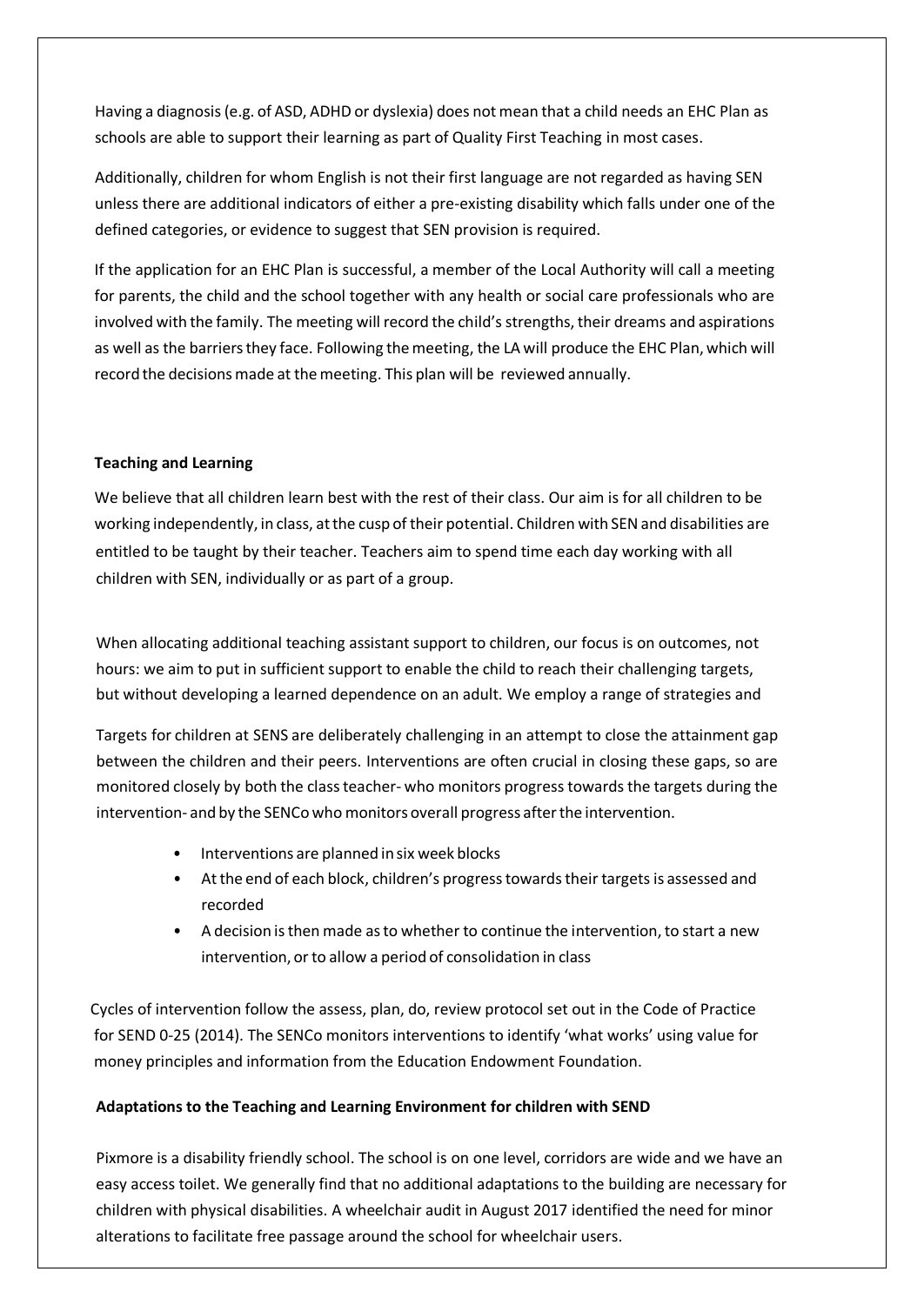Other adaptations to the physical environment will be made, as appropriate and reasonable, to accommodate children with other sensory disabilities.

All of our classrooms are inclusion-friendly: we aim to teach in a way that will support children with tendencies towards dyslexia, dyspraxia, ASD etc. It is good practice to support all children but is vital for those who have particular needs that create barriers to their enjoyment and engagement in the curriculum . All of our children access the full National Curriculum, and we recognise achievement and expertise in all curricular areas, supporting children in recognizing their individual strengths. As part of normal class differentiation, curriculum content and ideas can be simplified and made more accessible by using visual, tactile and concrete resources, including ICT.

In addition, we seek support from external professionals as necessary to provide advice and additional resources, particularly for children who have more complex difficulties, including those with hearing and visual impairments, or a specific medical need.

# **Access to extra-curricular activities**

All of our children have equal access to before school, lunchtime and after school clubs, which further develop engagement with the wider curriculum. Where necessary, we make adaptations to meet the physical and learning needs of our children. Class trips are part of our curriculum and we aim for all children to benefit from them. No child is excluded from a trip because of SEN, disability or medical needs. As necessary, a risk assessment may be carried out to ensure that any additional support can be put in place to accommodate individual needs.

#### **Staff Expertise**

All of our teachers are trained to work with children with SEND. Some are very experienced, and others less so, but all have access to advice, information, resources and training to enable them to teach all children effectively. We offer training and self-help opportunities through access to inhouse or LA courses, provision of books or guidance towards useful websites and INSET opportunities.

- Our SENCo has completed ELKLAN L3 training, to support children with speech, language and communication difficulties.
- Two TAs have expertise and training in other areas or specific interventions, particularly specific learning difficulties (SpLD), such as dyslexia.
- We also have a Behaviour Support Team; our Key Workers have additional, specialist knowledge of strategies to support young people with emotional and behavioural difficulties. All TAs work with children with SEN and disabilities and are offered training to support them in managing additional needs. Two support staff have completed a paediatric first aid course.
- We work closely with local providers to access support for children with social, emotional and mental health needs and attach high importance to these aspects of children's wellbeing and impact on their learning and engagement. One of our key workers has additional training through our local service provider and is our NESSIE lead (North Herts emotional health in schools service).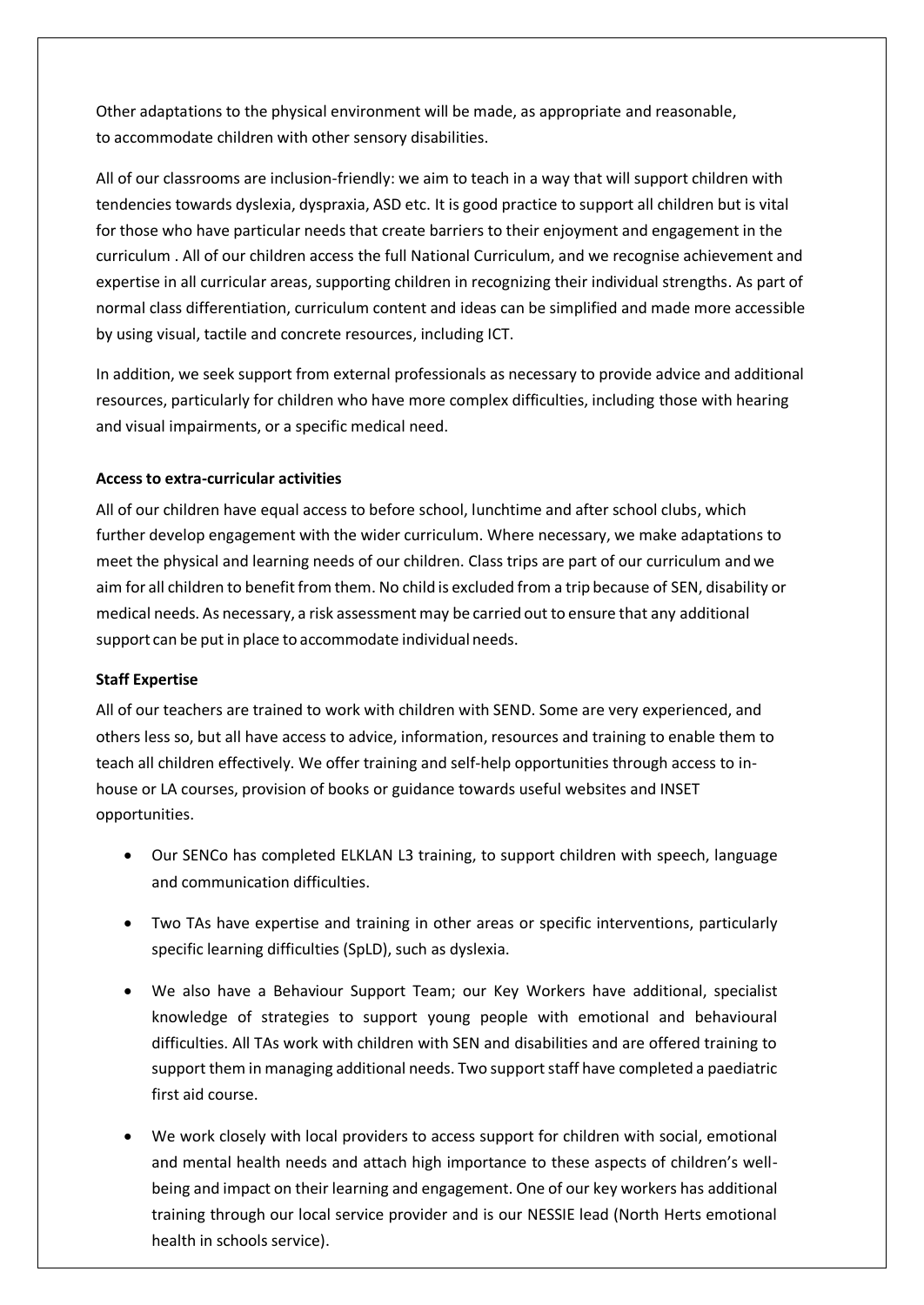Our SENCo leads on support for children with an Autism Spectrum condition (ASC). She attends local training and forum events to ensure school staff have the most up-to-date information and advice in this area of need linked to children's emotional well-being.

The SENCo holds the National SENCO Award, Autism Foundation Module qualification, OCR L5: Working with Children with Specific Learning Difficulties, and has an MA in Equality and Diversity. She works closely with this group of staff to ensure that information is shared and that training is offered to support them in their roles.

If we need additional support, the school is able to buy-in additional expertise from the local authority. This includes access to Educational Psychologists and Advisory Teachers for speech and language, social, emotional and mental health difficulties, communication disorders and physical and neurological difficulties.

#### **Children with social, emotional and mental health needs:**

Difficulties with behaviour are not an area of need classified as a SEN. The new code of practice for SEND (1914) states that unwanted behaviour is generally the result of another aspect of SEN and should be regarded as part of this other area, rather than a standalone aspect of a child's profile. We believe that behaviour is a form of communication and that unwanted behaviour results from unmet needs that need to be identified. The class teacher, working with the SENCo, will assess the child's needs, taking into account family circumstances and the child's known history and experiences.

We adopt an holistic and nurturing approach to behaviour management at Pixmore School, and work with families to remove any barriers to learning that may be linked to children's emotional response in school. Our Behaviour for Learning Policy (2021) sets out the way we work, which includes a focus on positive behavior management using the Hertfordshire Steps approach, which all staff are trained in. Our practice in relation to behavior incorporates advice and guidelines by Paul Dix to provide a consistent way of working across the school.

If the child's behaviour is felt to be a response to trauma or to home-based experiences (e.g. bereavement, parental separation) we can work with families to offer additional support. Our Family Support Worker, Mrs. Kennedy, will work with the family to offer timely and early support.

If parents and school are concerned that a child may have mental health needs, we encourage them to ask their GP for a referral to CAMHS or Step2. If the child is believed to have long-term social, emotional or mental health needs- for example with anger management- the school offers a range of social skills or therapeutic interventions. These are generally delivered by trained TAs who develop good, trusting relationships with the children. We also have a number of staff trained in Protective Behaviours, who act as mentors for some of our children.

The school has a zero-tolerance approach to bullying, especially towards children with SEND and disabilities. We will actively investigate all allegations and, if there is cause, work with both the bully and the victim to improve their social skills. We are aware that children with SEND are particularly vulnerable to bullying and often struggle to articulate what is happening. This aspect has a high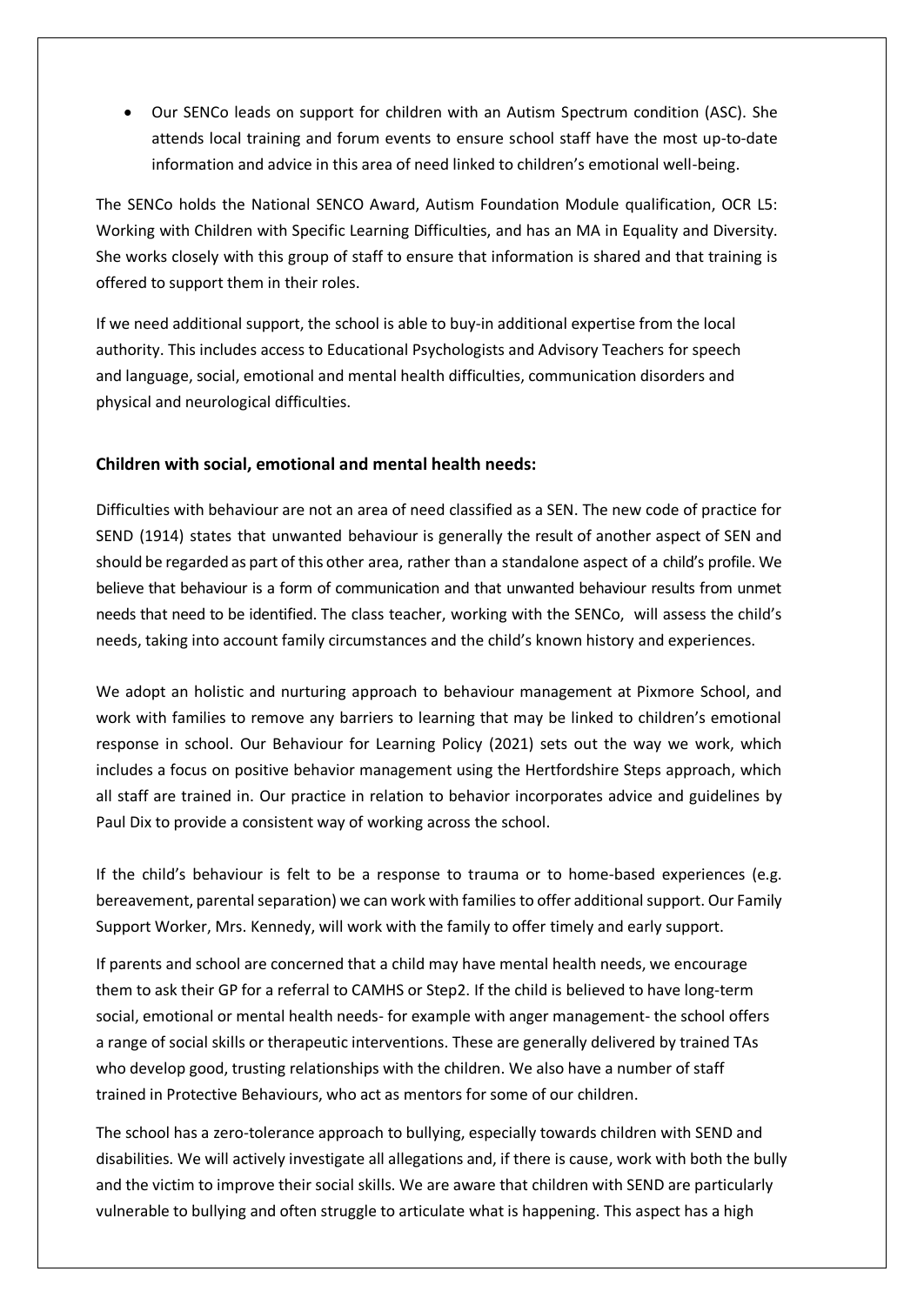priority within our enforcement of anti-bullying procedures, with both staff and pupils being supported in identifying situations where vulnerable childrenmay be subjected to bullying and ofthe importance of reporting this as a matter of urgency.

# **Transition Arrangements**

# *Transition into and within school*

We understand how difficult it is for children and parents as they move into a new class or a new school and will do what we can, according to the individual needs of the child, to make transitions between classes-including fromthe infants- assmooth as possible. Thismay include, for example:

- Additional meetings for the parents and child with the new teacher
- Additional visits to the classroom environment in order to identify where the toilets are, where their pegs are etc.
- Opportunitiesto take photographs of key people and placesin orderto make a transition booklet.
- Observations in their current class by the SENCo and/or prospective class teacher to include a discussion with their current teacher and the SENCo at the feeder school.

# *Transition to Secondary School*

Transition reviews for Year 6 pupils with EHCPs are held, where possible, in the Summer Term of Year 5 or the Autumn term of Year 6. The secondary school SENCO isinvited to Annual Reviews and other review meetings. Additional transition support may be arranged at these reviews e.g. extra visits, travel training etc. in negotiation with our local secondary schools, parents and carers.

# **Governors**

It is the statutory duty of the governors to ensure that the school follows its responsibilities to meet the needs of children with SEND following the requirements of the Code of Practice 2014.

The Governor with particular responsibility for SEND is **Caroline Nicholson**. They meet with the SENCO at least termly to discuss actions taken by the school. Both the SEN Governor and SENCo report termly to the Governing body on SEN matters.

# **Complaints**

The school works, wherever possible, in partnership with parents to ensure a collaborative approach to meeting pupils'needs.

All complaints are taken seriously and are heard through the school's complaints policy and procedure, which are available on our website.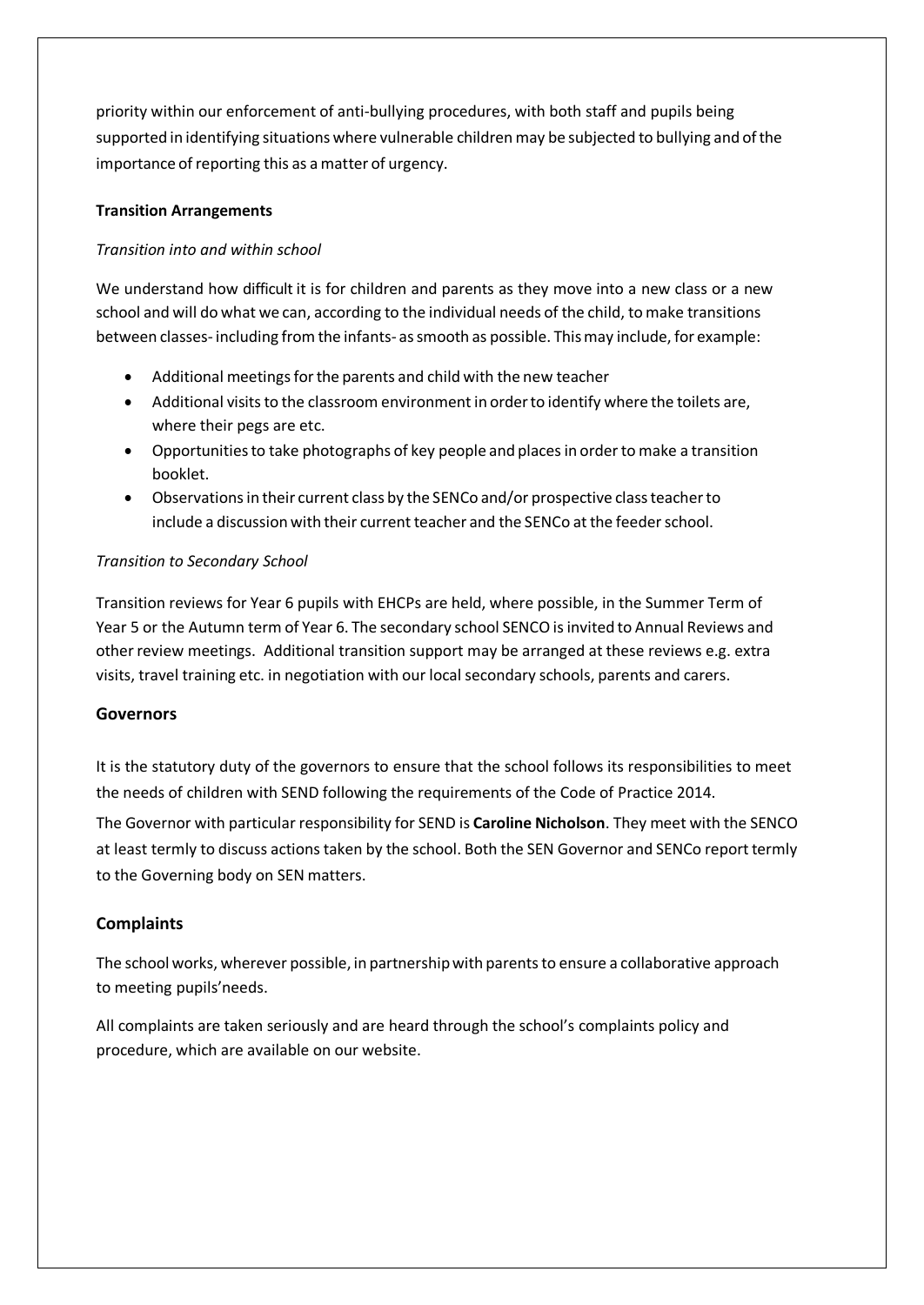# **Hertfordshire's Local Offer**

The purpose of the local offer is to enable parents and young people to see more clearly what services are available in their area and how to access them. It includes provision from birth to 25, across education, health and social care.

#### **Please see the Hertfordshire local offer at:**

**<https://www.hertfordshire.gov.uk/microsites/Local-Offer/The-Hertfordshire-Local-Offer.aspx>**

#### **Review Framework**

The policy will be reviewed annually (or sooner in the event of revised legislation or guidance)

Review September 2022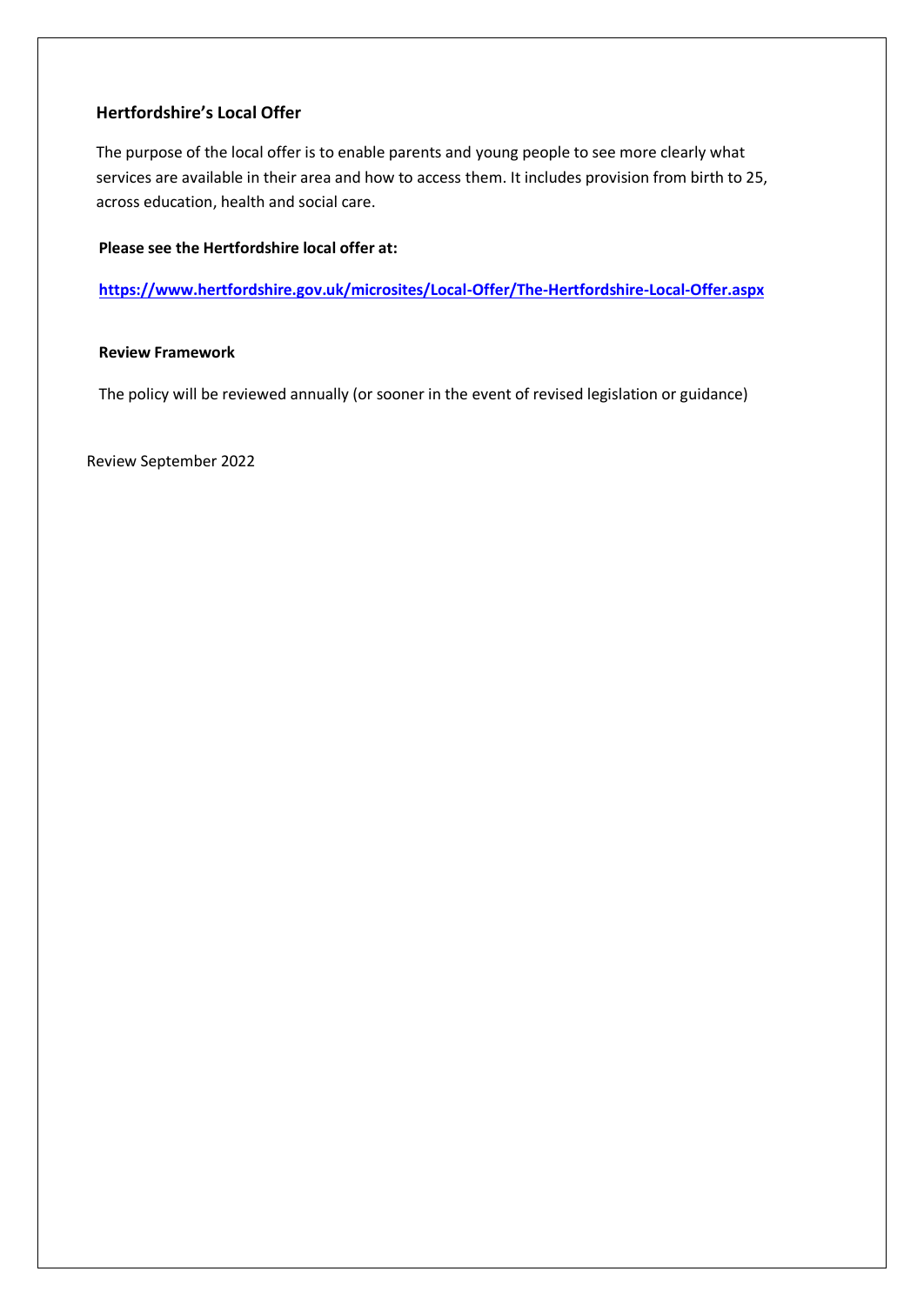# **APPENDIX 1 – COVID-19 SEND arrangements**

# **Pixmore Junior School SEND Policy update September 2020 – this advice will only apply in the event of another national or local lock-down after September 2021**

# **Special arrangements in relation to COVID-19.**

From September, the government announced plans for all children to return to school on a full time basis.

We will continue to take all reasonable endeavours to take account of the needs of children with SEND and to meet their needs under the current climate of COVID-19 health and safety regulations, as well as the changing nature of advice we are given, which is based on the same. We will continue to work with parents and carers, as well as a wide range of external professionals, in order to provide a joined-up way of working, to the best of our ability

Following the guidelines provided by the government, which can be found below [https://www.gov.uk/government/publications/actions-for-schools-during-the-coronavirus](https://www.gov.uk/government/publications/actions-for-schools-during-the-coronavirus-outbreak/guidance-for-full-opening-schools)[outbreak/guidance-for-full-opening-schools](https://www.gov.uk/government/publications/actions-for-schools-during-the-coronavirus-outbreak/guidance-for-full-opening-schools)

Pixmore Junior School will be providing the following:

o Children will be taught in 'pods' linked to their year group

Each pod will have set teachers, teaching assistants and a key worker assigned to it.

- $\circ$  Children will have access to their relevant curriculum through planned lessons, set by class teachers, which take into account the need for a 'recovery curriculum', to cover any knowledge and skills missed during the Covid-19 pandemic as well as any wellbeing needs children may have.
- o Children will have access to all provisions as listed in SEND Provision section of the SEND information report. These include:
	- o activities linked to the outcomes on their Education Health Care Plans.
	- o visual supports such as visual timetables, working memory boards, now and next cards or task cards.
	- o coloured overlays, ear defenders and sensory boxes.
	- o technology where appropriate, such as laptops and iPads.
	- o Access to activities and resources to support emotional well-being, such a social or emotional stories. Key workers will be assigned to work with children who need this support. Our recovery PSHCE curriculum has been designed to support this work.
	- o Online provisions, such as White Rose Maths will also be used to support children with SEND as necessary
	- $\circ$  In class provisions, such as precision teaching, and targeted individual support to close gaps in learning. This will be based on early formative assessments, and back-tracking to the relevant year group objectives in order to take account of the time children have spent out of school during lock-down. This will take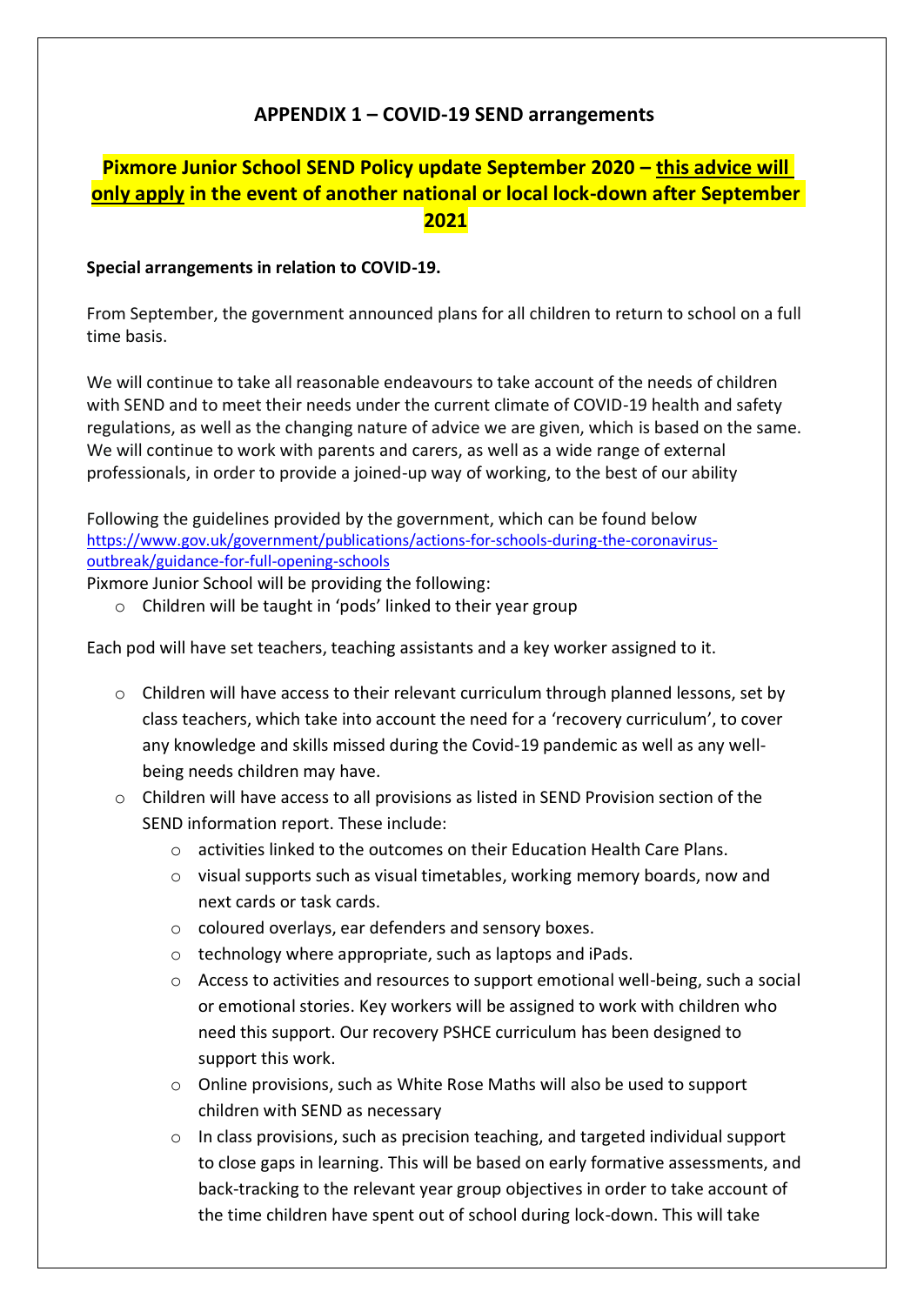- $\circ$  account of the pace at which the child is able to work, and also acknowledge their emotional needs and well-being.
- $\circ$  Interventions will take place within pods. Trained Teaching Assistants will deliver these interventions following government social distancing guidelines and hygiene.
- $\circ$  SEND children will have access to break out spaces outside, should they need time out of their classroom for any reason relating to their SEND needs.
- o Children will have access to Pastoral Support Plans should they need one. Our updated Behaviour for Learning Policy (2020) places high emphasis on the use of pre-emptive strategies in order to reduce the likelihood of behaviour becoming problematic
- o Reviews for children on the SEND register and will be conducted via Email, Telephone/video call with parents and teachers on a termly basis in line with our ongoing cycle of monitoring and assessment using an assess, plan, do, review protocol.
- o EHCP annual reviews or meetings will be held via Zoom/Microsoft Teams/Telephone call with professionals and parents.
- $\circ$  Outside agencies will begin providing interventions within school or online via Zoom/ Microsoft Teams/Telephone calls, where necessary, following all guidance on social distancing and hygiene.

# **The offer shown below applies to any children that may need to be taught remotely.**

As stated in the government guidance:

*'Where a class, group or small number of pupils need to self-isolate, or there is a local lockdown requiring pupils to remain at home, we expect schools to have the capacity to offer immediate remote education'. (October 2020)*

Should there be a case for children to work from home, Pixmore Junior School will ensure:

- o Work will be set by class teachers. It will take in to account the needs of the pupils in their classes and will follow a well-sequenced curriculum so that knowledge and skills are built incrementally, with a good level of clarity about what is intended to be taught and practised in each subject.
- $\circ$  Teachers will check work regularly to gauge how well pupils are progressing through the curriculum.
- $\circ$  Regular contact with children via See Saw or a Telephone call, to ensure that pupils outcomes are kept at the forefront and that their emotional needs are being met.
- $\circ$  Class teachers will set work and provide resources for individual SEND children relating to the outcomes/targets on their EHCP or based on their individual needs
- o Class teachers will use remote education resources such as White Rose Maths and the Oak National Academy specialist content for pupils with SEND. This covers communication and language, numeracy, creative arts, independent living, occupational therapy, physical therapy and speech and language therapy. This will complement the other remote education resources set by the class teacher.
- $\circ$  We will provide printed resources, such as workbooks and worksheets for pupils who do not have suitable online access.